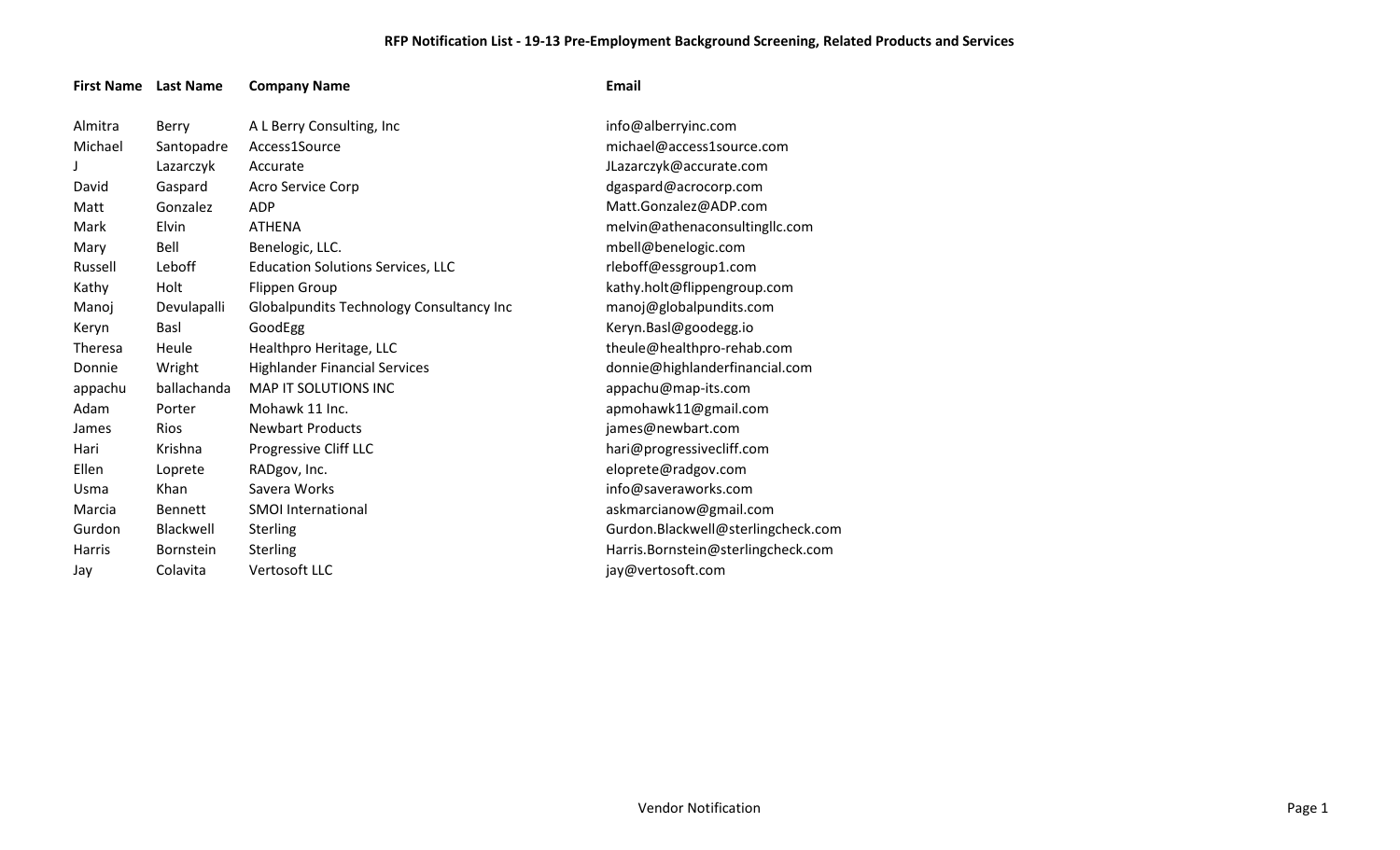## **RFP Request List - 19-13 Pre-Employment Background Screening, and Related Products and Services**

| <b>First Name</b> | <b>Last Name</b> | <b>Company Name</b>                   | <b>Email</b>                                            |
|-------------------|------------------|---------------------------------------|---------------------------------------------------------|
| Cynthia           | Woods            | AccuSource, Inc.                      | diversity@accusource-online.com                         |
| Kyle              | Smitheram        | A-Check Global                        | diversity@acheckglobal.com                              |
| Pam               | Klyn             | <b>ADP</b>                            | pam.klyn@adp.com                                        |
| Nancy             | Chambers         | <b>ADP</b>                            | Nancy.Chambers@adp.com                                  |
| Nancy             | Chambers         | <b>ADP</b>                            | Nancy.Chambers@adp.com                                  |
| dana              |                  | <b>ADP</b>                            | dana.m.fox@adp.com                                      |
| bid               |                  | ako ni                                | jdn_madz@yahoo.com                                      |
| Gio               | Guerra           | Alliance 2020, Inc.                   | giog@alliance2020.com                                   |
| <b>Brandon</b>    | <b>Hess</b>      | American DataBank                     | bd@americandatabank.com                                 |
| Christina         | Johnson          | Applicant Insight                     | cjohnson@ainsight.com                                   |
| Ramon             | Carpio           | ARA Government Services, LLC          | info@ara-gs.com                                         |
| qwert             | zxcvbn           | asdfgh                                | tncmumbai26@gmail.com                                   |
| Holly             | McFarland        | Asurint                               | hmcfarland@asurint.com                                  |
| Reza              | Faraz            | Background checks and Drug testing    | Reza.faraz@intelifi.com                                 |
| Lyra              | de Asis          | <b>Bid Ocean</b>                      | lyra@napc.me                                            |
| Kurt              | Pitzer           | <b>BidNet</b>                         | gbs@bidnet.com                                          |
| Angela            | Kaiser           | Castle Branch, Inc.                   | rfp@castlebranch.com                                    |
| Daniel            | Schechtman       | CastleBranch                          | rfp@castlebranch.com                                    |
| Angela            | Kaiser           | CastleBranch                          | amkaise@castlebranch.com                                |
| Robert            | Hicken           | <b>Certified Employment Screening</b> | rob.hicken@certscreen.com@bb.hicken@certifiedcredit.com |
| <b>Blake</b>      | <b>Browder</b>   | <b>CIC Credit</b>                     | bbrowder@ciccredit.com                                  |
| Mariah            | Isman            | <b>CJIS GROUP</b>                     | mariah@cjisgroup.com                                    |
| Sean              | Hatcher          | CriminalRecordCheck.com, Inc          | shatcher@mycrc.com                                      |
| c                 | b                | d                                     | onvia1234@gmail.com                                     |
| Jesus             | Lopez            | Employers Choice Online Inc.          | jlopez@ecoinc.us                                        |
| Gerald            | Pruitt           | <b>Employment Screening Resources</b> | jpruitt@esrcheck.com                                    |
| Nitin             | Manchanda        | <b>Energy Hippo</b>                   | nitin@energyhippo.com                                   |
| nazim             | nashipudi        | Enterprise Pals, Inc.                 | nazim@enterprisepals.com                                |
| Melanie           | Clair            | erepublic                             | mclair@erepublic.com                                    |
| Bernadette        | Coffey           | <b>FSSolutions</b>                    | rfp@fssolutions.com                                     |
| John              | Mccormack        | <b>GCS Risk Management</b>            | jmccormack@georgantasclaims.com                         |
| Keryn             | Basl             | Good Egg                              | keryn.basl@goodegg.io                                   |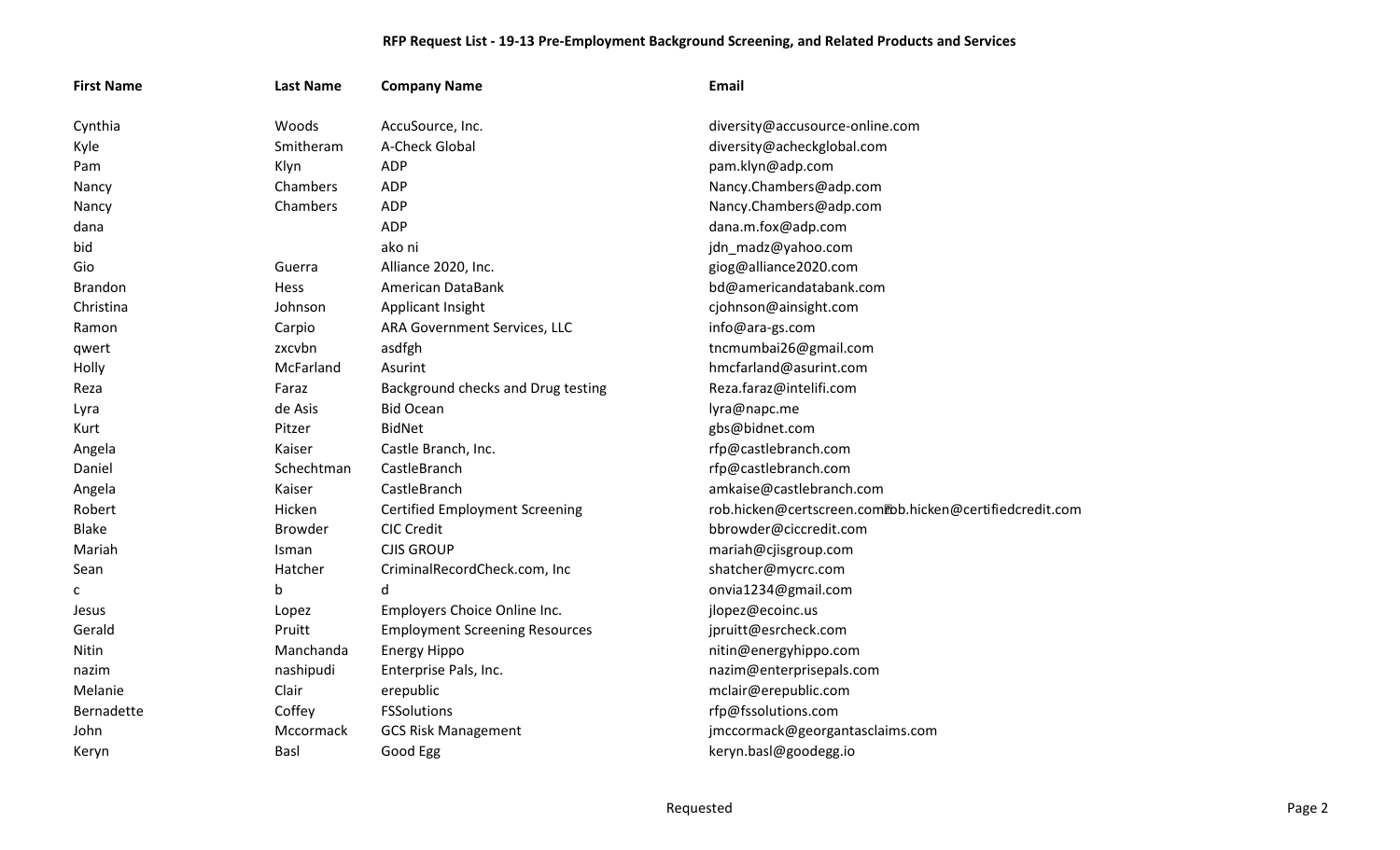## **RFP Request List - 19-13 Pre-Employment Background Screening, and Related Products and Services**

| Grant                          | Farrar        | <b>GovHR USA</b>                              | gfarrar@govhrusa.com                        |
|--------------------------------|---------------|-----------------------------------------------|---------------------------------------------|
| <b>Brent</b>                   | Jameson       | <b>Harris School Solutions</b>                | bjameson@harriscomputer.com                 |
| <b>Bonnie</b>                  | Elmore        | Improving                                     | bonnie.elmore@improving.com                 |
| Danielle                       | Miller        | Inquirehire                                   | danielle@inquirehire.com                    |
| Melissa                        | Swartz        | <b>Inquiries Screening</b>                    | sales@inquiriesscreening.com                |
| Steven                         | Duran         | Intelligent Background Check                  | steven.duran@ibc-2.com                      |
| Larry                          | Bell          | <b>ISN</b>                                    | lbell@isncorp.com                           |
| <b>Tracy</b>                   | Paonessa      | J. P. Investigative Group Inc.                | tracy@jpinvestigations.com                  |
| joe                            | paonessa      | J. P. Investigative Group Inc.                | joe@jpinvestigations.com                    |
| Barbara                        | Casamento     | Jackson County                                | bcasamento@jacksongov.org                   |
| Jeff                           | Wizceb        | <b>JDP</b>                                    | jeffwizceb@jdp.com                          |
| sam                            | kele          | kelegroup                                     | samkele@gmail.com                           |
| Kelly                          | Riddle        | Kelmar Global                                 | kelly@kelmarglobal.com                      |
| Reda                           | Kimble        | Kingdom Connect Services, Ilc                 | redakimble@yahoo.com                        |
| Natasha                        | <b>Banks</b>  | Light Source                                  | bankslightsource@gmail.com                  |
| Adam                           | Porter        | Mohawk 11 Inc                                 | apmohawk11@gmail.com                        |
| Eric                           | Johnson       | North America Procurement Council, Inc. PBC   | lyra@napc.me                                |
| Lyra                           | de Asis       | North America Procurement Council, Inc. PBC   | lyra@napc.me                                |
| Marshall                       | Zablen        | <b>Norton Medical Industries</b>              | admin@nortonmedical.com                     |
| Chris                          | Goodman       | NSCI / SSCI NATIONAL BACKGROUND CHECKS        | chrisg@ncsisafe.com                         |
| Chris                          | Goodman       | NSCI / SSCI NATIONAL BACKGROUND CHECKS        | cgoodman@ssci2000.com                       |
| Sarah                          | Hall          | Oak Hill Technology                           | shall@oakhilltech.com                       |
| Gregory                        | Bason         | <b>OMNIA Partners</b>                         | gregory.bason@omniapartners.com             |
| <b>Onvia/Source Management</b> |               | Onvia                                         | deltekplusonvia@gmail.com                   |
| Source                         | Management    | Onvia                                         | deltekplusonvia@gmail.com                   |
| Paula                          | Paschal       | PASCHAL SECURITY SYSTEMS                      | PASCHAL.PAULA@GMAIL.COM                     |
| Michael                        | Pietrzak      | PowerSchool                                   | pssrfp@powerschool.com                      |
| Lesley                         | Kay           | Pre-employ.com                                | lkay@pre-employ.com                         |
| Lesley                         | Kay           | Pre-employ.com                                | lkay@pre-employ.com                         |
| Michael                        | <b>Bunch</b>  | Premier Integrity Solutions, Inc              | mike@premierintegrity.com                   |
| Kim                            | Jones         | Prime Vendor Inc.                             | primevendor123@gmail.com                    |
| Ashley                         | O'Brien       | Prime Vendor Inc.                             | bids20@prime-vendor.com                     |
| Phyllis                        | Smith         | PSPI, LLC                                     | psmith@prosecurity-pi.com                   |
| Rebecca                        | Cohen Clayter | Quest Diagnostics Clinical Laboratories, Inc. | rebecca.l.cohenclayter@questdiagnostics.com |